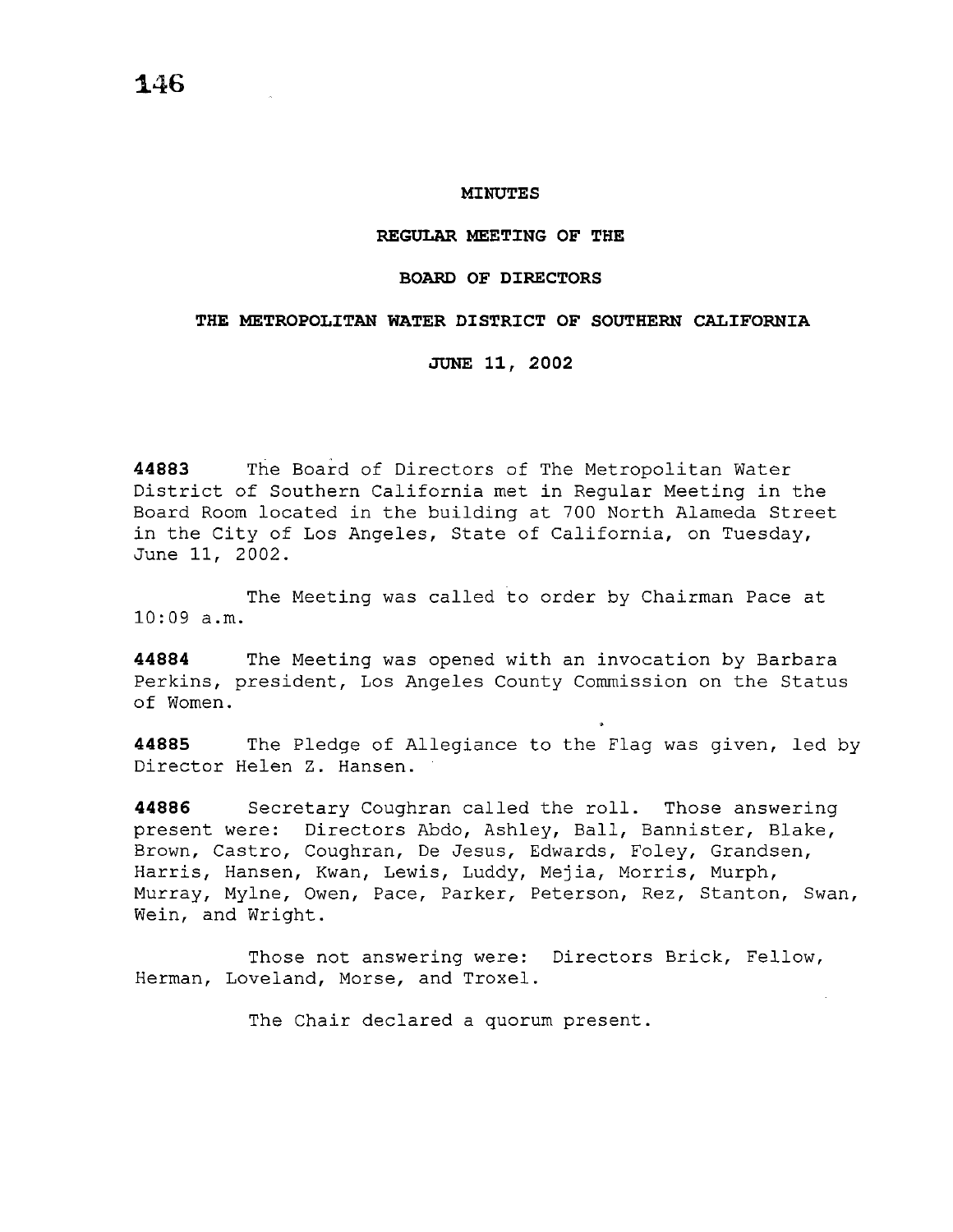**44887** At 10:13 a.m., the Chair called a public hearing to receive comments on the proposed standby charge for Annexation No. 78 to Calleguas Municipal Water District.

No members of the public responded; and after tabulation of the ballots was completed, and with no protests filed, the Chair closed the public hearing at 10:14 a.m.

**44888** Chairman Pace announced the appointments of Gregory Ensminger, former employee in the External Affairs Group, and of Virginia Grebbien as the new General Managers of Rainbow Municipal Water District and Orange County Water District, respectively.

**44889** Chairman Pace invited members of the public to address the Board on matters within the Board's jurisdiction.

Bud Pocklington, director, Sweetwater Authority and San Diego County Water Authority, commented on the rate study that was adopted by Metropolitan. He commended Metropolitan for working with San Diego towards a storage agency problem and for its successful cooperation in moving ahead with the rate study that the Authority will undoubtedly pass, with the new rates to be effective January 1, 2003. Mr. Pocklington remarked on the unfavorable editorial that was in the San Diego newspaper a few weeks ago, and stated that it has been up to Metropolitan in good faith to work out any problems that need to be resolved, and that there is no need for editorials like the one published. He stated he would work with the directors of the Authority and the Authority's Metropolitan delegation and hoped to resolve whatever problems there are so it would not happen again.

Teresa Brady of Alliance for Democracy spoke in opposition to the Cadiz Groundwater Storage and Dry-Year Supply Program and urged the Board not to approve the project.

**44890** There being no objection, the Chair ordered the reading of the Minutes of the Meeting of May 14, 2002, dispensed with, a copy having been mailed to each Director.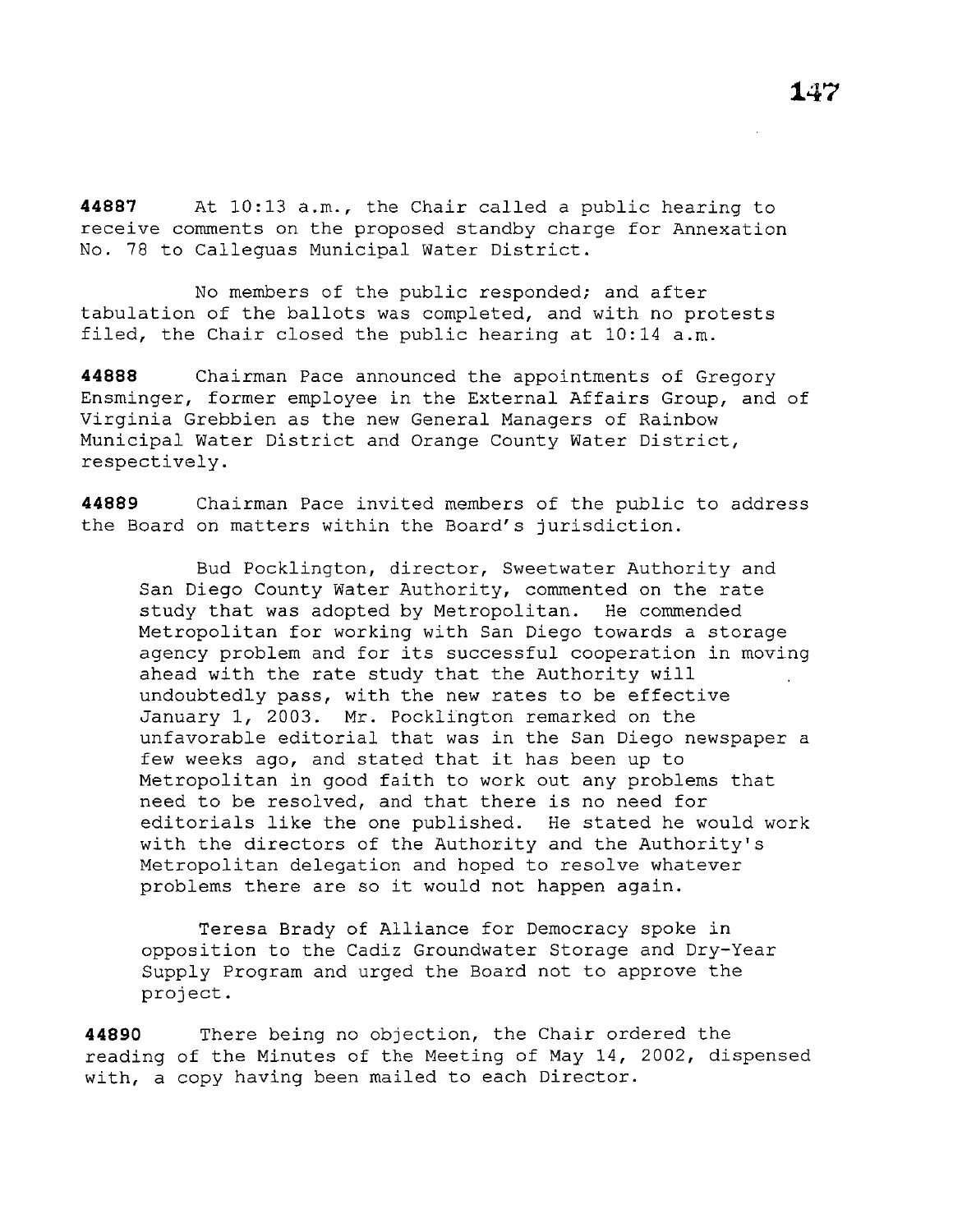Director Stanton moved, seconded by Director Edwards and carried, approving the foregoing Minutes as mailed.

**44891** Board Secretary Coughran moved, seconded by Director Edwards and carried, authorizing a 30-day leave of absence for Director Herman, commencing June 9, 2002.

**44892** Chairman Pace announced that Director Brick will continue to oversee the new Director orientation program, and that a workshop is being planned for later this summer.

**44893** Chairman Pace reported that last night he, along with other Directors, attended the reception hosted by the Los Angeles Department of Water and Power in celebrating their 100<sup>th</sup> anniversary. The Chair stated that the Audit Subcommittee has selected a candidate for the position of General Auditor. The recommendation will go to the Executive Committee on June 24, and, if approved, will then go the Board for confirmation in July. The Chairman will negotiate an agreement with the candidate. On Thursday, June 13, 2002, the Chair will be testifying at a congressional hearing in La Quinta on CALFED matters.

**44894** Regarding the Colorado River, Bay-Delta and CALFED matters, and the summary of District activities, Chief Executive Officer Gastelum referred to his activity report signed June 5, 2002, which was distributed earlier.

Mr. Gastelum reported that this was an extraordinarily critical time for the Quantification Settlement Agreement (QSA) and the IID/San Diego transfer. He stated he would be going to Washington, D.C. that afternoon regarding this matter. Representatives of Imperial Irrigation District (IID), San Diego County Water Authority, and Coachella Valley Water District would also be there. A number of meetings have been scheduled including a briefing of congressional staff on the status of the QSA. Both Senator Dianne Feinstein and Congressman Duncan Hunter are engaged in these QSA discussions. The issues being considered are: Is it possible to get this QSA signed before December 31, 2002, and what will it take? The IID representatives have suggested that it would take money and some changes in the law, both state and federal, to make it easier to do the on-farm conservation program as currently proposed. Mr. Gastelum stated that nobody knows how much money it would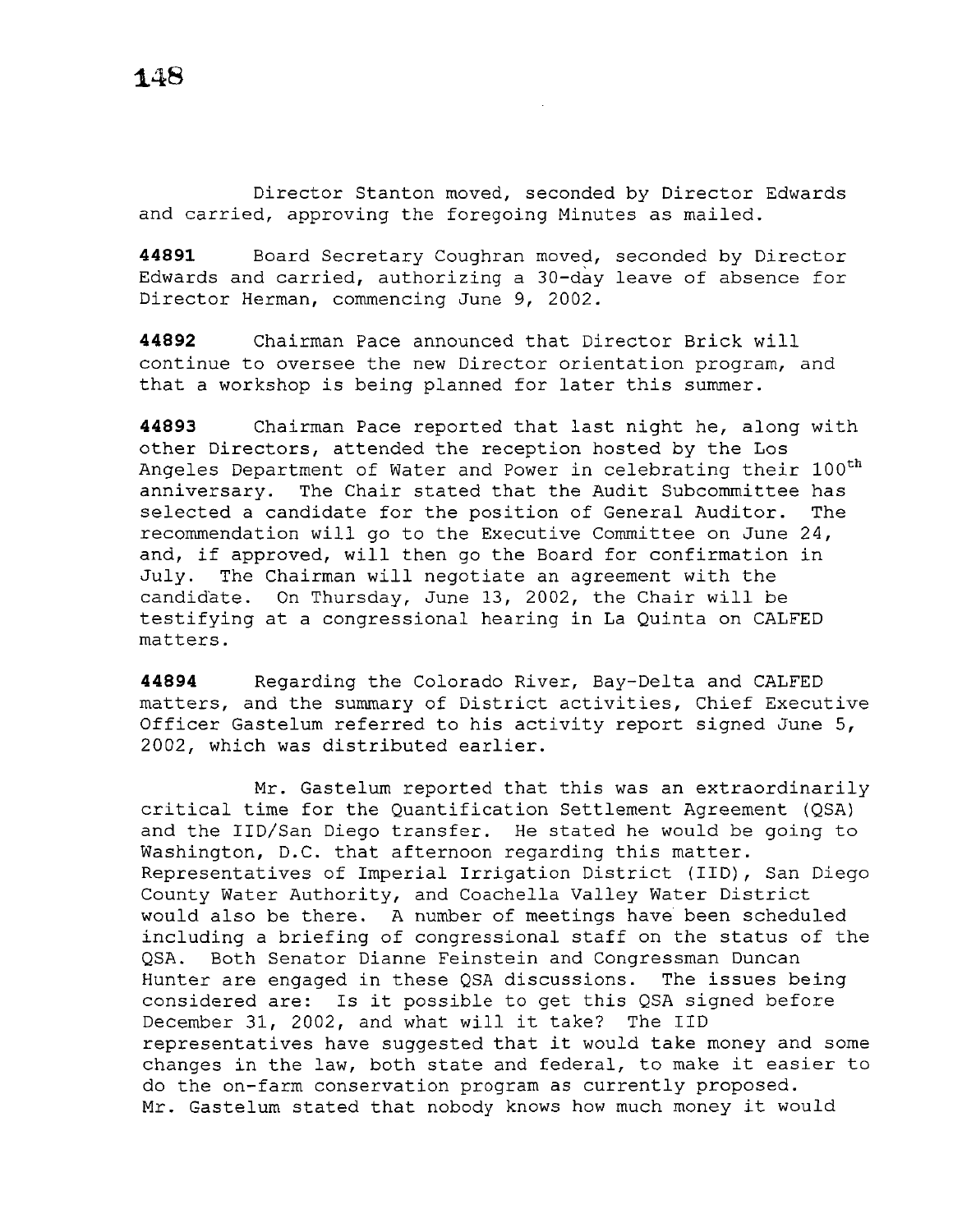take because the study of reclamation alternatives for the Salton Sea that is being developed for the Salton Sea has not been completed. He believed that the California Department of Fish and Game and the United States Fish and Wildlife have informed IID they could not accept their current mitigation plan as appropriate mitigation for an on-farm conservation program. Where does that leave us? Mr. Gastelum believed it leaves us with an interim fallowing program as advocated by Senator Feinstein and others. It is anticipated that the Governor will become more proactive in this matter and will likely convene all the parties again to see where we go from here. Director Tom Hannigan of the Department of Water Resources will most likely represent the Governor at these meetings. Metropolitan's view is that an interim fallowing program is the simplest, costeffective way to get the QSA signatures by the end of the year, which does not preclude an eventual on-farm conservation program. The economics are in place to do an interim fallowing program, which the farmers in the Imperial Valley have expressed a great interest in.

**44895** Regarding Legal Department activities, General Counsel Kightlinger referred to his activity report dated May 31, 2002, which was distributed earlier. Mr. Kightlinger stated that the Chief Executive Officer reported on the QSA from the federal side, but there is a similar amount of activity on the state side. Metropolitan *is* working very closely with Senator Sheila Kuehl and Assemblyrnember Joseph Canciamilla regarding SB 482 which deals with fully protected species reform, basic elements of the provisions in state law, and the number of provisions that IID has asked for to move forward in its conservation and transfer program. That bill is currently in committee in the Assembly and will be taken up on June 18, hopefully to be moved out of committee. If the bill does not get out of committee, that will be a significant roadblock to move the QSA forward.

On the electrical restructuring, Metropolitan negotiated a very successful resolution of its bankruptcy claim against Pacific Gas & Electric. Metropolitan was being offered about 50 cents on the dollar by others for a return on that claim, but staff persevered and eventually got full payment plus interest.

General Counsel Kightlinger reported on a recent case that is very disturbing to Metropolitan, *Topsail Court*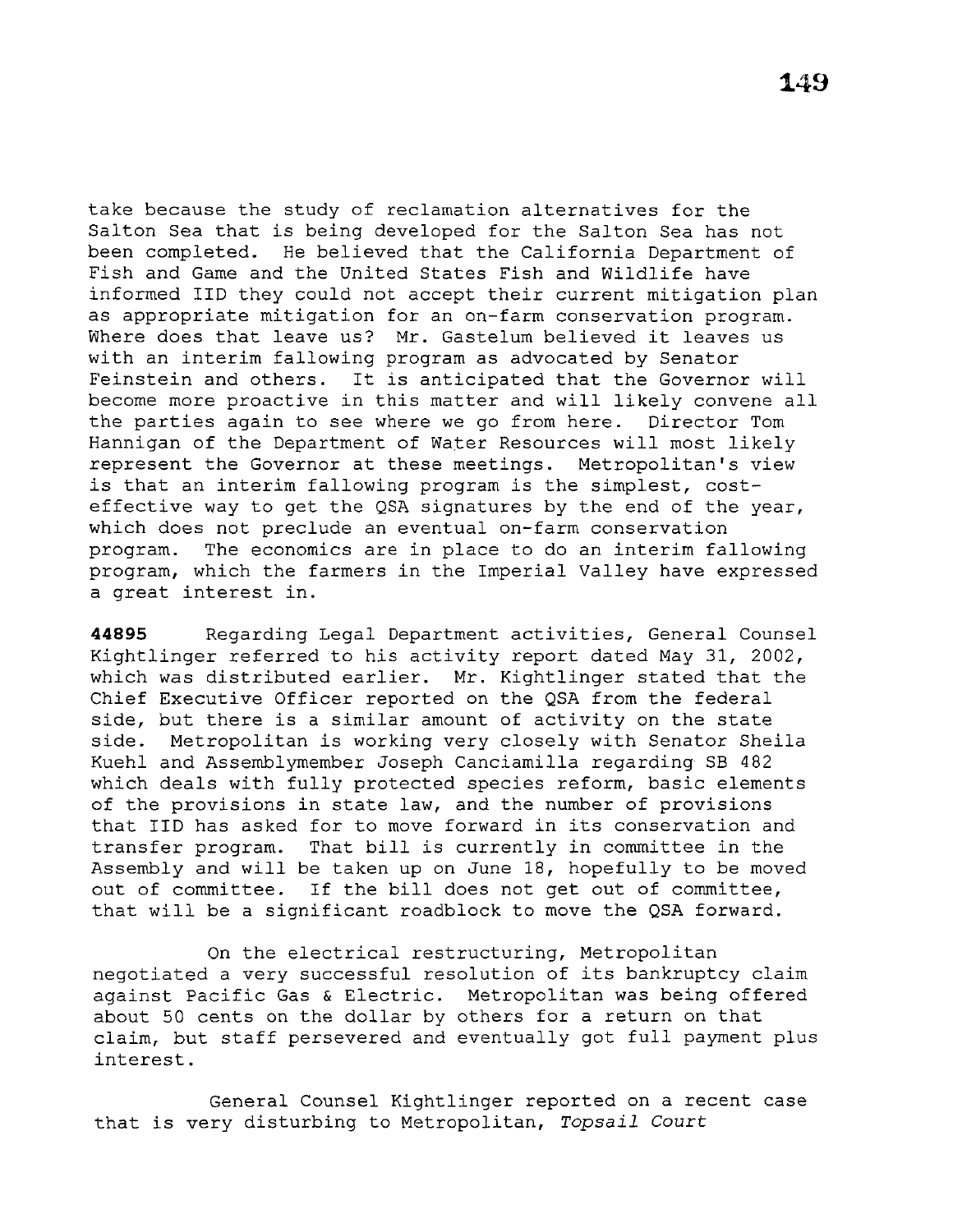*Homeowners Association v. County of Santa Cruz.* Metropolitan has built a number of water transmission facilities and those are traditionally deemed exempt from local building and zoning ordinances, and that is very crucial for Metropolitan to be able to build timely facilities. The actual statute says distribution facilities for the production, generation, storage, and transmission of water are exempt. In this case a treatment facility was to be built, but because the word ''treatment'' was not used in the statute a treatment facility was deemed not exempt and therefore had to comply with local building and zoning ordinances. Metropolitan has built a number of treatment facilities and has never actually gone through the permitting process of the local zoning. We feel that the decision is wrong in its interpretation of the statute. The case has been accepted by the California Supreme Court and Metropolitan will find an appropriate amicus brief to either join or if we do not find one, to file its own brief.

Mr. Kightlinger reported on the successful member agency counsel dinner held last night where four distinguished speakers--Honorable Shirley Hufstedler, Seth Hufstedler, Burt Gindler, and Tom Stetson--discussed Colorado River issues and some rather arcane issues involving *Aaron Burr and Marbury v. Madison.* Mr. Kightlinger thanked all the Directors and others who attended the event.

**44896** Ethics Officer Anderson reported that she has been drafting and amending proposed language for the Administrative Code. Once that is completed and introduced to the appropriate committee for approval, a full presentation will be made to the Board.

**44897** The reports of the Standing Committees are as follows:

Chairman Pace reported the Executive Committee, at its meeting on May 21, approved Agenda Item 8-6. The committee heard reports from the Subcommittee on Rules and Ethics, and from Director Foley on activities of the Colorado River Board. The Subcommittee on Rules and Ethics approved leaving the suband special committee meetings to remain on the third Tuesdays. However, for this month the meetings will be held on the fourth Tuesday, June 25 (subsequently changed to Monday, June 24) due to a conflict. A follow-up report for review on the proposed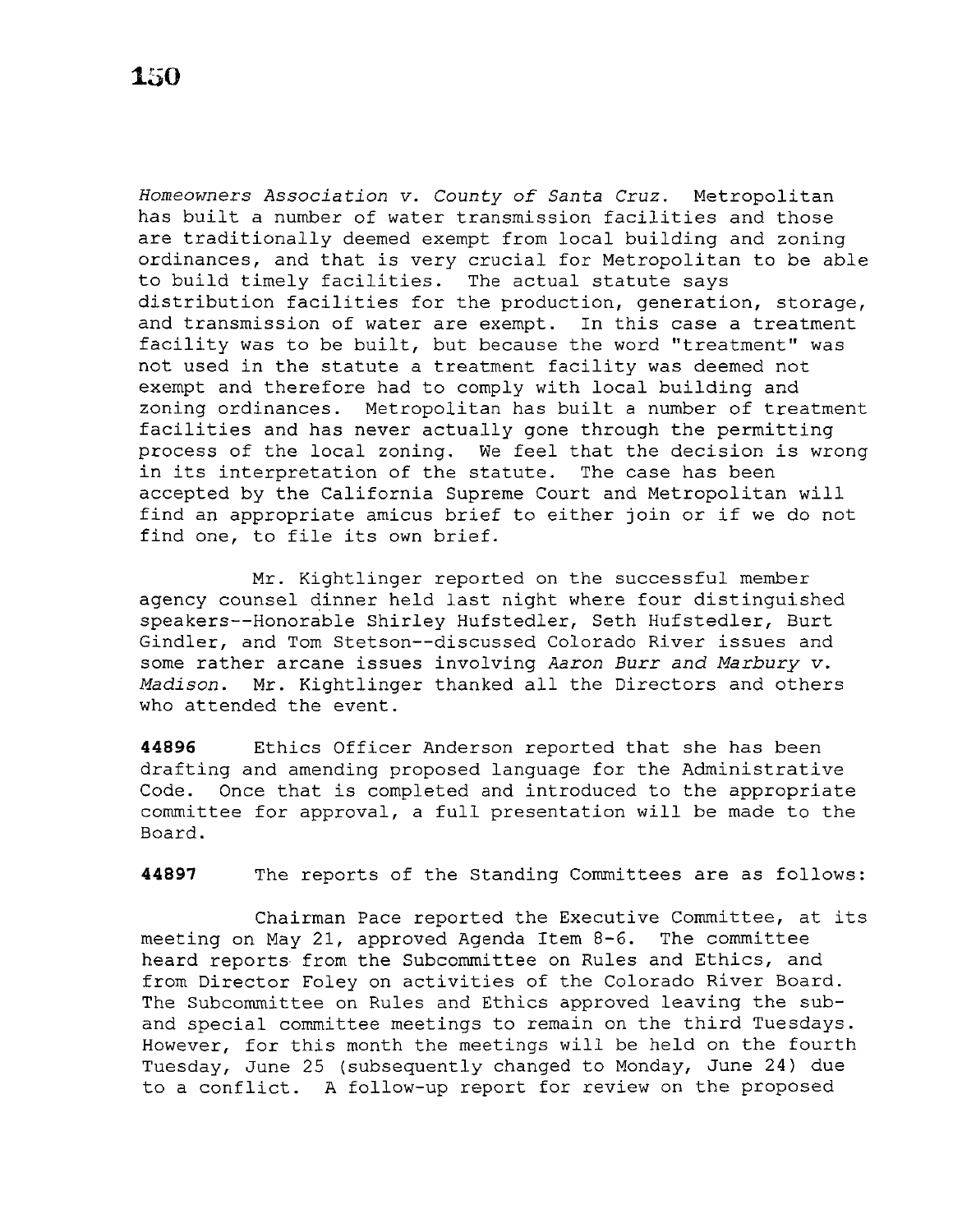''revolving door policy" was deferred to the June meeting of the Subcommittee on Rules and Ethics.

Chief Executive Officer Gastelum gave his report of Metropolitan's activities and briefly discussed SB 1768 regarding CALFED. He also provided the Board with his Business Plan for fiscal year 2002/03. Chief Operating Officer Tait gave a presentation on the third-year reorganization update.

Asset, Real Estate and Infrastructure Policy Committee Chairman Peterson reported the committee heard presentations on (a) the Riverside County Integrated Plan with staff identifying the three categories of property types--core properties, reserve properties, and other properties; (b) the potential impacts of the Multi-Species Habitat Conservation Plan; (c) the various signage plaques for Diamond Valley Lake, with all remaining plaques to be installed by the end of July 2002; and (d) the status of the Southern California Water Education Center and Museum.

Budget, Finance and Investment Committee Chairman Castro reported the committee approved Agenda Items 8-2, 9-1, 9-2, and 9-3 and requested that Items 9-1, 9-2, and 9-3 be added to the Consent Calendar (Items 9-2 and 9-3 subsequently removed from the Consent Calendar) .

On behalf of the Communications, Outreach and Legislation Committee, Director Abdo reported the committee approved Agenda Items 9-6, 9-7, and 9-8 with recommended amendments and requested they be added to the Consent Calendar (Item 9-7 subsequently removed from the Consent Calendar). The legislative representatives in Washington, D.C. and Sacramento gave reports on current activities. A presentation was given on Metropolitan's conservation strategy.

Engineering and Operations Committee Chairman Ashley reported the committee approved Agenda Items 8-1 and 9-4. Committee Chairman Ashley requested that Item 9-4 be added to the Consent Calendar. A video was shown of the Engineering and Operations Committee inspection trip of May 23-24.

Legal, Claims and Personnel Committee Chairman Owen reported the committee approved Agenda Item 9-5 and requested it be added to the Consent Calendar. The committee also heard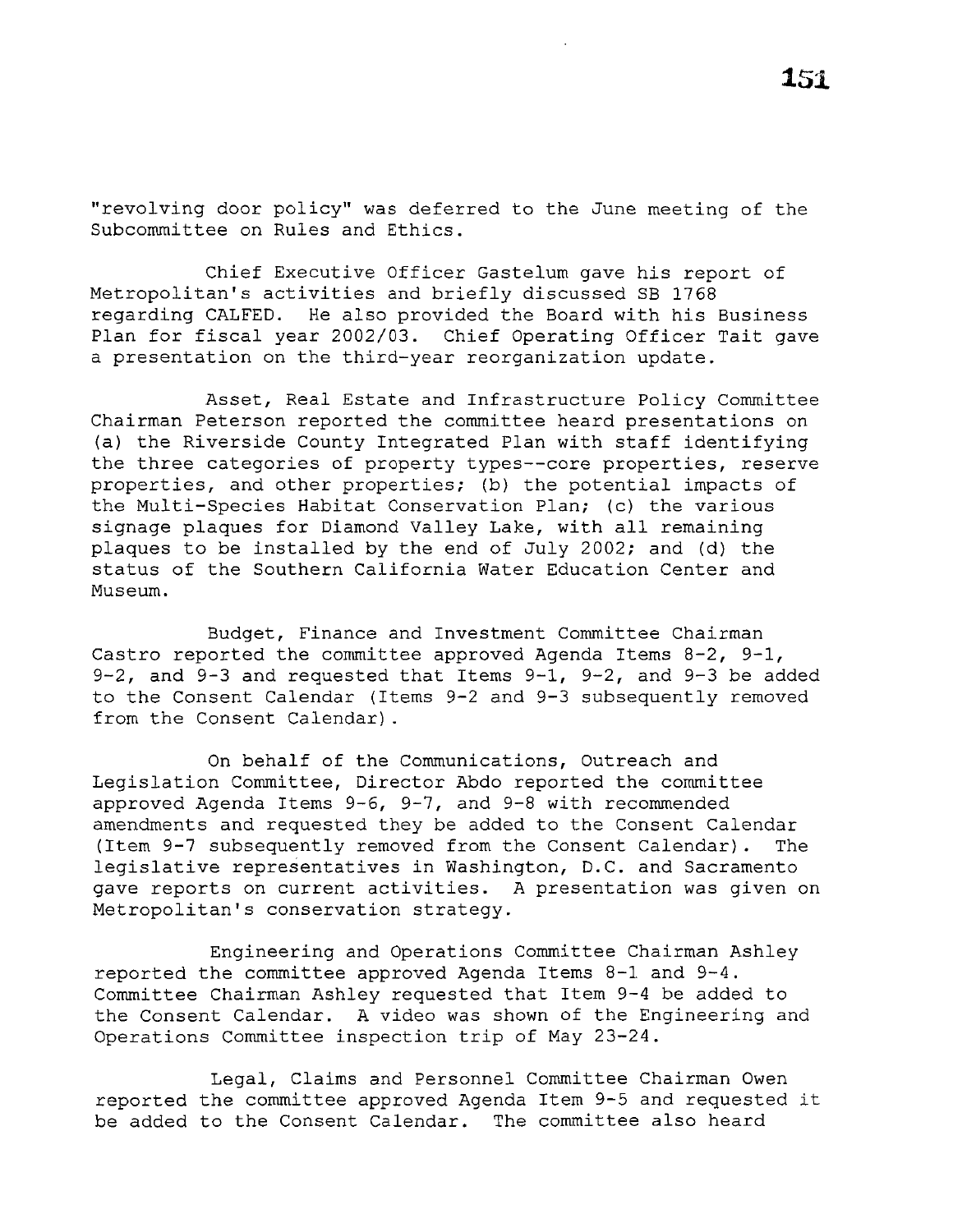reports on (a) the *Planning and Conservation League v. Department of Water Resources* mediation, (b) a pending claim based on alleged Brown Act violation, and (c) the MAPA contract negotiations.

Water Planning, Quality and Resources Committee Vice Chairman Wright reported the committee approved Agenda Items 8-4 and 9-3. The committee received a comprehensive presentation on the Perchlorate Action Plan and Remediation Update, and staff presented information that will be of help with the Board's inspection trip next week of the Las Vegas Wash.

Director Blake moved, seconded by Director Morris and carried, and the Board approved the Consent Calendar Items, M.I. **44B9B** through M.I. **44906** as follows:

**44B9B** For three Capital Investment Plan appropriations for the Colorado River Aqueduct (CRA) Reliability Programs, the Board adopted the California Environmental Quality Act (CEQA) determination for the projects described in the letter signed by the Chief Executive Officer on May 20, 2002, and

a. Appropriated \$19.66 million in budgeted and nonbudgeted funds, as follows:

CRA Conveyance: \$10.33 million budgeted from Appropriation No. 15373, No. 3, from Construction Funds, CRA Conveyance: \$6.32 million unbudgeted from Appropriation No. 15373, No. 3, from Construction Funds, CRA Electrical/Power: \$2.77 million budgeted from Appropriation No. 15384, No. 2, from Construction Funds, CRA Discharge Containment: \$240,000 unbudgeted from Appropriation No. 15385, No. 2, from Construction Funds;

b. Awarded a construction contract in the amount of \$8,968,550 to Griffith Company for the CRA Conveyance Rehabilitation; and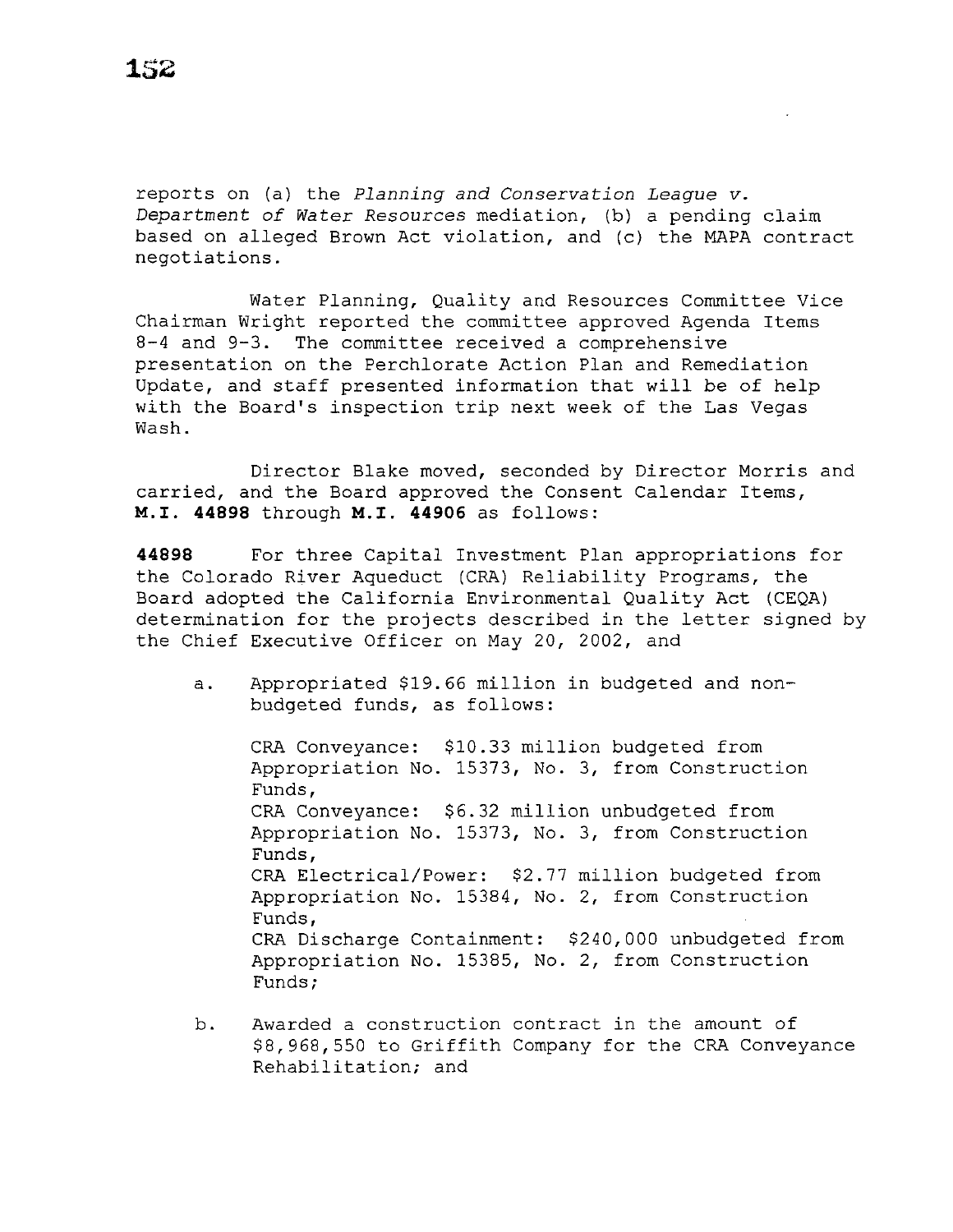c. Delegated to the Chief Executive Officer the authority to award competitively bid contracts, not to exceed (l) \$1.2 million for the Iron Mountain circuit breaker construction contract, and (2) \$350,000 for the CRA Pumping Wells Conversion equipment procurement contract.

**44899** Adopted the CEQA determination and (a) approved up to \$800,000 to obtain the expiring insurance coverages for Metropolitan's Casualty and Property Insurance Program; and (b) directed staff to investigate risk finance alternatives during this difficult insurance market cycle, as set forth in the letter signed by the Chief Executive Officer on May 28, 2002.

**44900** Adopted the CEQA determination and (a) set the charges for emergency deliveries for Tijuana from July 1, 2002 through December 31, 2002 at a rate of \$230 per acre-foot plus actual net electrical energy costs; and (b) set the charges for emergency deliveries for Tijuana from January 1, 2003 through December 31, 2003 at a rate of \$246 per acre-foot plus actual net electrical energy costs, as set forth in the letter signed by the Chief Executive Officer on May 20, 2002.

**44901** Adopted the CEQA determination and adopted (a) **Resolution 8814** granting Calleguas Municipal Water District's request for approval of Annexation No. 76, Parcel B, concurrently to Metropolitan and Calleguas, conditioned upon approval by the Ventura Local Agency Formation Commission, and establishing Metropolitan's terms and conditions for this annexation; and (b) **Resolution 8815** to impose water standby charge at a rate of \$9.58 per acre or per parcel of less than one acre within the proposed annexation, as set forth in the letter signed by the Chief Executive Officer on May 1, 2002, said Resolutions entitled:

**Resolution 8814 RESOLUTION OF THE BOARD OF DIRECTORS OF THE METROPOLITAN WATER DISTRICT OF SOUTHERN CALIFORNIA CONSENTING TO CALLEGUAS MUNICIPAL WATER DISTRICT'S ANNEXATION NO. 76, PARCEL B, AND FIXING THE TERMS AND CONDITIONS OF SAID ANNEXATION TO THE METROPOLITAN WATER DISTRICT OF SOUTHERN CALIFORNIA**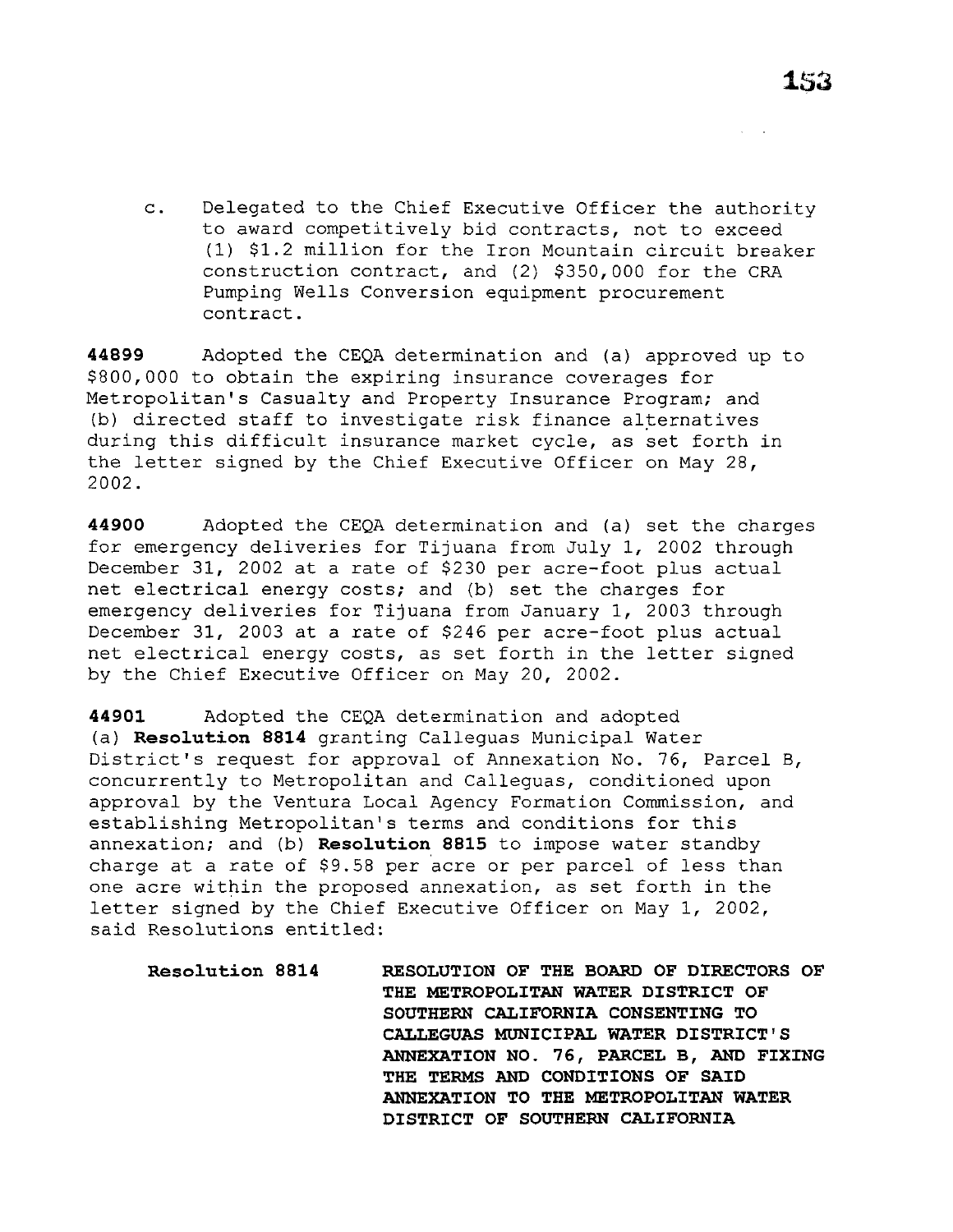# **Resolution 8815 RESOLUTION OF THE BOARD OF DIRECTORS OF THE METROPOLITAN WATER DISTRICT OF SOUTHERN CALIFORNIA FIXING AND ADOPTING WATER STANDBY CHARGE CONTINGENT UPON CALLEGUAS MUNICIPAL WATER DISTRICT'S ANNEXATION NO. 76, PARCEL B**

Director Grandsen requested to be recorded as abstaining.

**44902** Adopted the CEQA determination and (a) approved the 2002/03 Annual Budget; (b) appropriated \$706.9 million for the projected annual cash outlays for Metropolitan O&M, including power costs on the Colorado River Aqueduct, State Water Project (SWP) operations, maintenance, power and replacement costs and SWP capital charges; water management programs; and costs associated with supply programs paid from the Water Transfer Fund; (c) appropriated, as continuing appropriations, \$204.4 million for debt service on Metropolitan general obligation and revenue bonds; (d) appropriated, as continuing appropriations, \$8.5 million for operating equipment, computers and inventory supplies; (e) authorized \$21 million to be used to cash defease debt as directed by the Board in July 2000; (f) authorized the use of \$90 million in Pay-As-You-Go funds to finance a portion of the Capital Investment Plan during fiscal year 2002/03; and (g) authorized \$25 million to be deposited into the Water Transfer Fund in fiscal year 2001/02 and \$45 million in fiscal year 2002/03, as set forth in the letter signed by the Chief Executive Officer on May 20, 2002.

**44903** Adopted the CEQA determination and authorized entering into an agreement with Rodbat/Worldwide Joint Venture, LLC to provide security guard services for a three-year period not to exceed \$19.5 million, as set forth in the letter signed by the Chief Executive Officer on May 28, 2002.

**44904** Adopted the CEQA determination and authorized amendment of expert witness contract with History Associates, Inc. in *Arizona* v. *California* for an additional \$50,000, as set forth in the confidential letter signed by the General Counsel on May 20, 2002.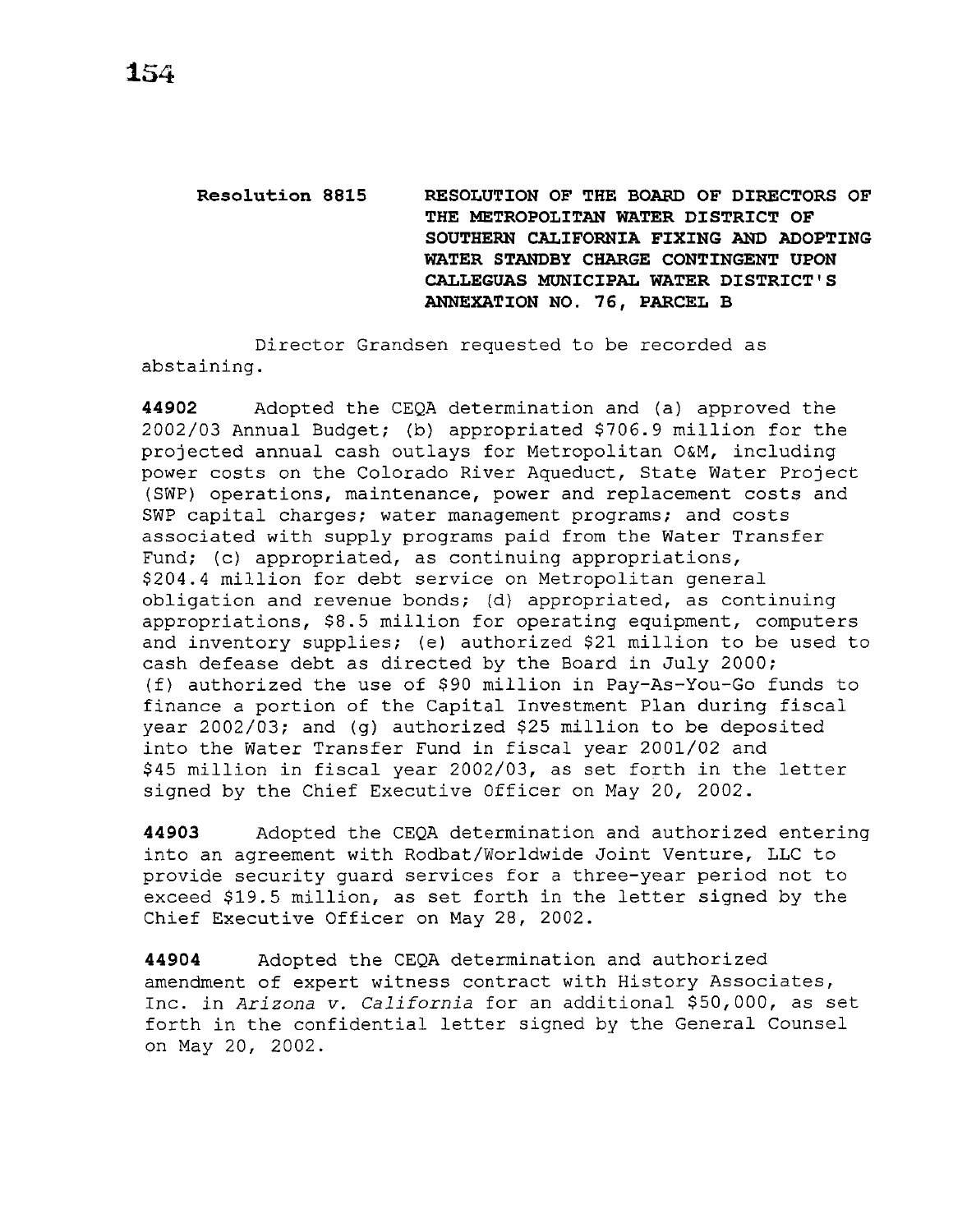**44905** Adopted the CEQA determination and expressed support for AB 1561 (Kelley) relating to high efficiency clothes washers, as set forth in the letter signed by the Chief Executive Officer on June 4, 2002.

Director Stanton requested to be recorded as voting no.

**44906** Adopted the CEQA determination and expressed support for SB 1993 (Machado) : Water Transfer Clearinghouse, and seek further amendments, with the amendments to also include deleting the word "fully" from the fully mitigated language, as set forth in the letter signed by the Chief Executive Officer on June 5, 2002. The Communications, Outreach and Legislation Committee would like Senator Machado to extend the study period and establish an interim process to facilitate water transfer during the study period.

no.

Director Stanton requested to be recorded as voting

**<sup>44907</sup>**Director Lewis asked if the Board did not adopt the new reserve policy, how much reserve would there be that could be returned to the various agencies. Chief Financial Officer Thomas replied that the asset replacement recommendation would reduce the amount of money that would be available at the end of the year by \$2.5 million. That is the impact of the action being taken today. Further question and answer session took place regarding the \$25 million to be deposited into the Water Transfer Fund as stated in the budget and whether that amount could be returned. Chief Financial Officer Thomas indicated that no change in any other policy was recommended and that it did not appear as if there would be reserve funds in excess of the maximum target at June 30, 2002.

Director Lewis then asked a question relating to the present policy that present ratepayers are footing the bill for the future ratepayers.

Budget, Finance and Investment Committee Chairman Castro replied that the asset replacement concept is simply to establish a funding mechanism to replace existing facilities that are aging and at some point will be in need of repair. For the first time in Metropolitan's history, we cannot ignore the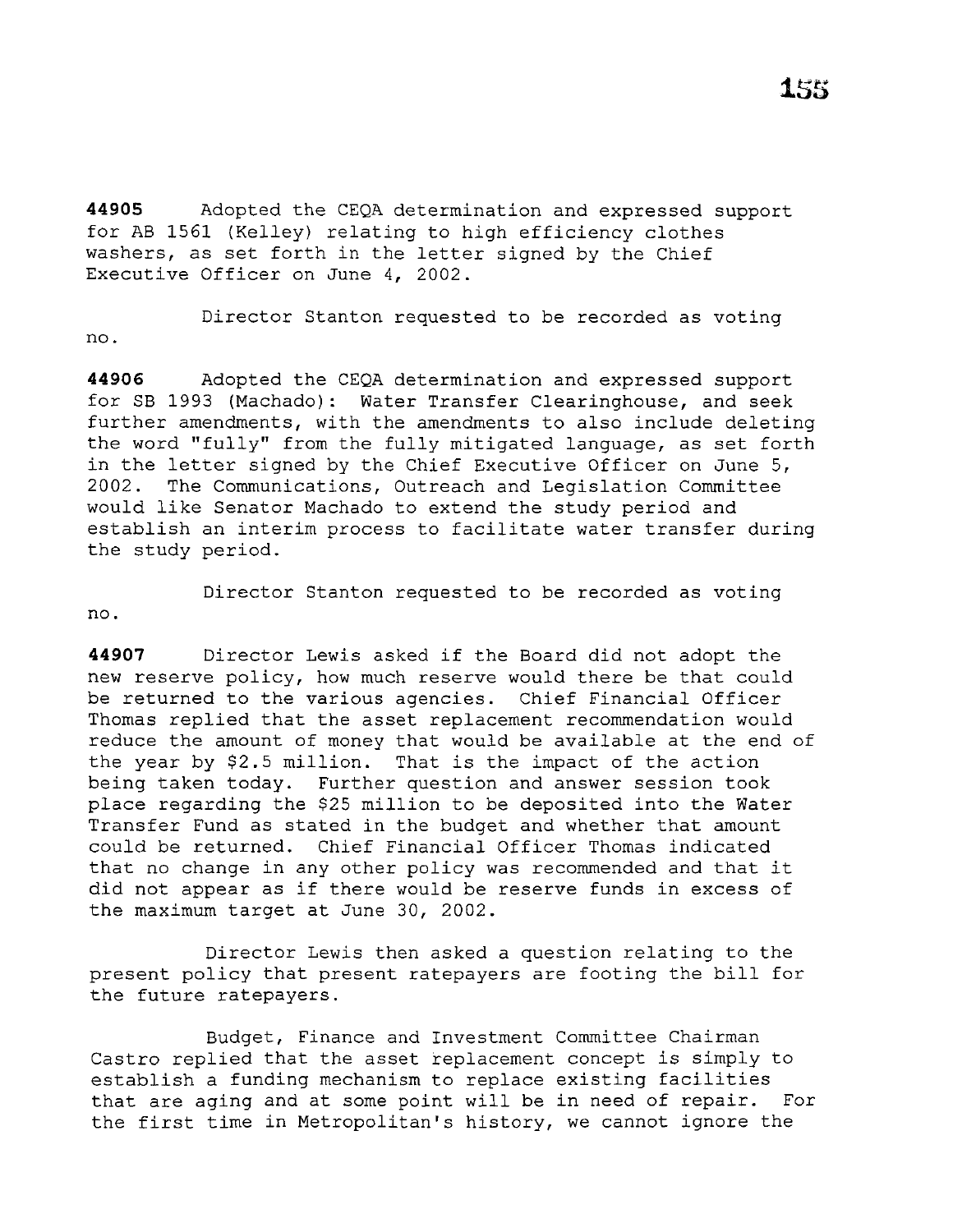fact that existing facilities are aging and will need to be replaced. With respect to past, present, and future and who is going to pay the cost, even if we spend the next 20 years arguing about that, the fact remains that existing plants and facilities in place for a number of years need to be replaced. What Metropolitan is saying is there is a present value that can be attached to the cost of that future replacement. Metropolitan is not addressing facilities for the expansion of the existing system, which is a separate discussion. This is a discussion about existing facilities and what Metropolitan is going to do to replace them. Committee Chairman Castro continued to explain how these replacements could be financed and to recognize that somewhere in the rate structure would be the need for the replacement of the facilities.

Director Edwards stated he supported the concept of asset replacement but would not vote to support this item since the Board had established a policy which was in place for several years when there was a surplus that this Board changed<br>the policy to a 60-40 split on returning monies. The staff is the policy to a 60-40 split on returning monies. now recommending that the modified policy should be replaced, which is not appropriate for staff to do. This also establishes the ability to put a surcharge today on the water that is purchased today.

Budget, Finance and Investment' Committee Chairman Castro responded that the way the Long-Range Finance Plan reads is that every year the Board will determine what to do with any funds above the maximum level as established by formula, and that policy is unchanged. The recommendation in the Board letter relates to spending monies to do asset replacement in which we asked the consultants what would the price be on a present value basis if we had to replace the entire system? They returned with a number, and we have to ask how are we going to finance the replacement of those existing assets. This is what the discussion is all about. We are not talking about changing the existing policy with respect to surpluses. We are starting out with a proposal that was made by staff as to how to begin to fund this replacement account.

Director Murray then moved, seconded by Director Blake and carried, and the Board adopted the CEQA determination and (a) approved the Pay As You Go (PAYG) policy and the replacement and refurbishment funding mechanism; (b) adopted **Resolution 8816**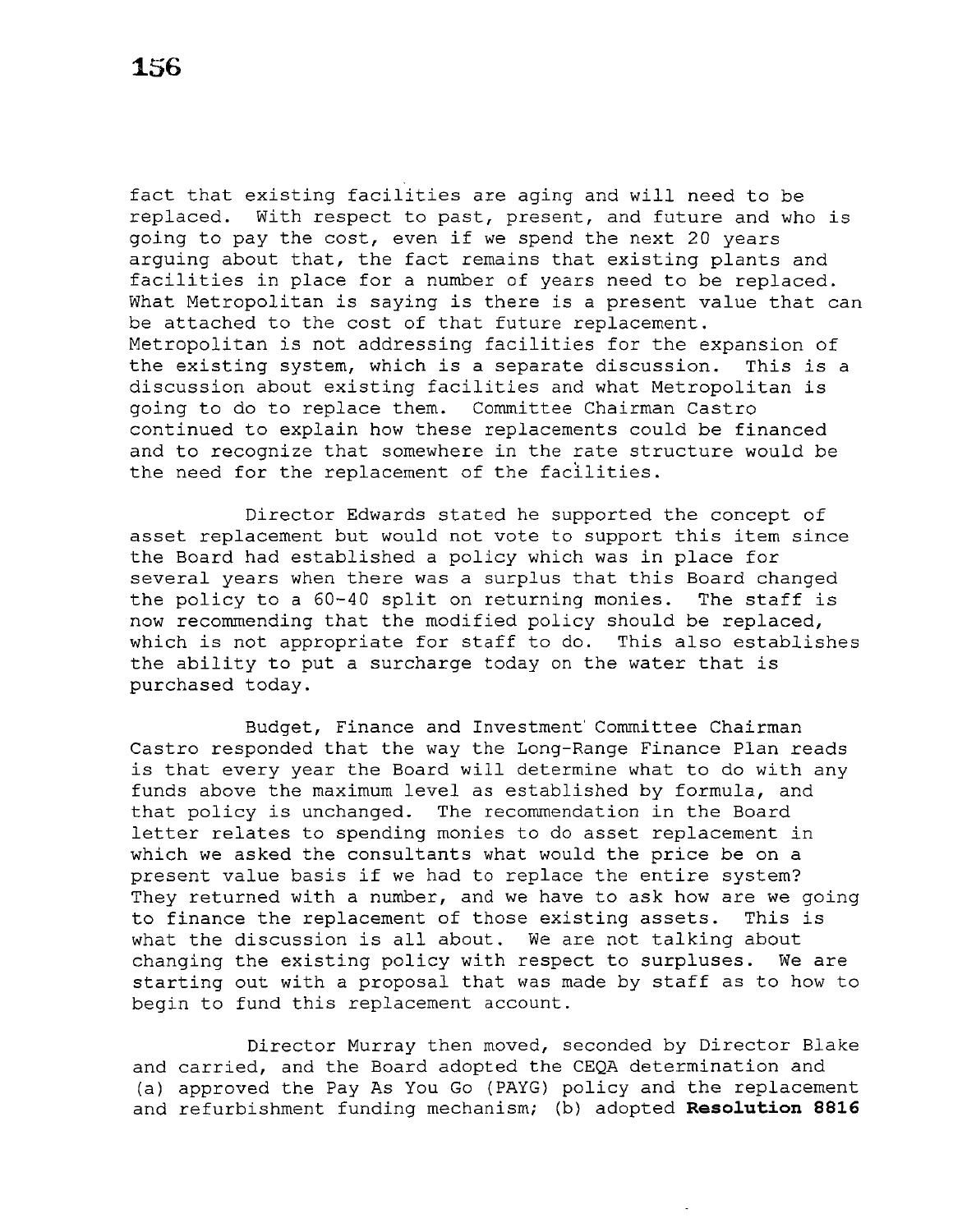in accordance with Section 125.5 of the Metropolitan Water District Act, with a change in Section 2 of the Resolution referring to allocations being made on the basis of the dollar value of all water sales; and (c) amended the Administrative Code to reflect change in the PAYG policy, as set forth in the letter signed by the Chief Executive Officer on May 23, 2002, said Resolution entitled:

## **RESOLUTION OF THE BOARD OF DIRECTORS OF THE METROPOLITAN WATER DISTRICT OF SOUTHERN CALIFORNIA PERTAINING TO THE USE OF UNRESERVED FUND BALANCES**

Directors Ball, Edwards, Lewis, and Parker requested to be recorded as voting no.

**44908** Director Stanton referred to the block voting done by the San Diego County Water Authority over the past four years, since he has been on the Board, against the Diamond Valley and Inland Feeder Projects. Director Stanton stated that as Anaheim's representative on Metropolitan's Board, which is one of the original thirteen agencies who banded together for the mutual aid of each other, he fully understood his responsibility on Metropolitan's Board to the other agencies. He expressed his reluctant vote on the San Diego Surface Storage Operating Agreement since it was for the benefit of all member agencies. Director Stanton stated that unless there is a rapid change in philosophy the next time this agency has a request for help, he would definitely look the other way in his responsibility.

Director Edwards moved, seconded by Director Stanton and carried, adopting the CEQA determination and (a) approving the principles for San Diego Surface Storage Operating Agreement; and (b) directing staff to develop the draft agreement, as set forth in the letter signed by the Chief Executive Officer on May 20, 2002.

Directors Ball, Lewis, and Parker requested to be recorded as abstaining.

**44909** Director Bannister referred to AB 1972 being introduced by Assemblyman Frommer which would require reporting on any instance where a chemical ingredient in water may exceed the public health department standards. Director Bannister stated his objection to this bill in speaking against public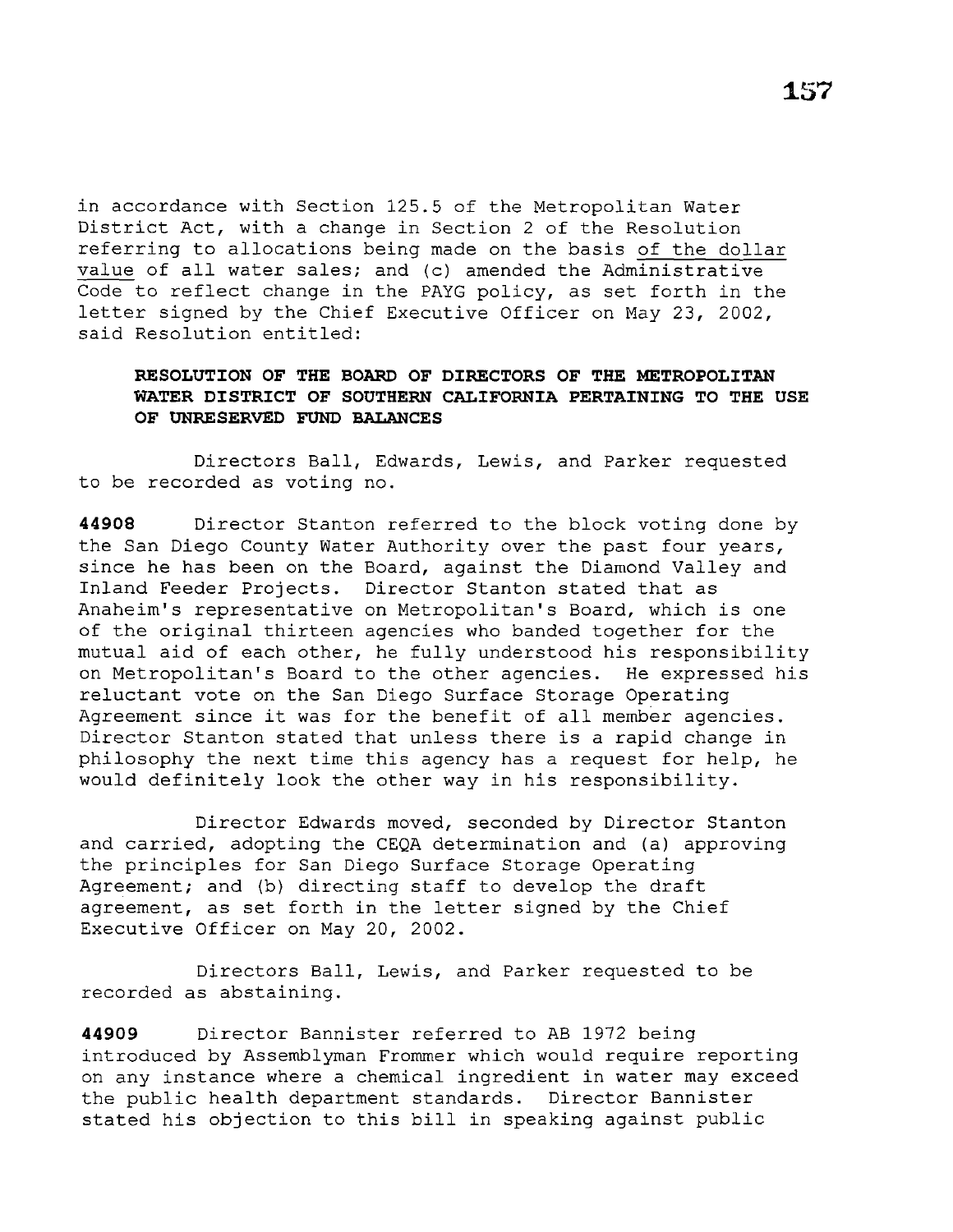information. He is not against the concept of reporting to the public and keeping the public fully aware of all that is involved in water that might be harmful to the public. Much more details would have to be explained to the public so it is fully aware of what the possibilities might be, and this reporting might create a nightmare. Another area of concern that Director Bannister had with this bill and all other bills is the public mandate issue. He referred to the California Constitution that requires the state to reimburse local agencies and school districts for certain costs mandated by the state. In AB 1972 this requirement is stricken, and replaced with the bill providing no reimbursement is required by this act for a specified reason. Director Bannister objected to this Director Bannister objected to this requirement since any and all new charges will be passed on to the public indirectly through fees and water assessments. Director Bannister stated that Metropolitan should take no action on this bill.

Director Abdo moved, seconded by Director Peterson and carried, adopting the CEQA determination and expressing support, if amended, for AB 1972 (Frommer) - Consumer Confidence Reports, as set forth in the letter signed by the Chief Executive Officer on June 4, 2002.

Directors Bannister and Stanton requested to be recorded as voting no.

**44910** The following communications were submitted to the Board for information:

- a. Status report for the Inland Feeder Program for activities through April 2002, signed by the Chief Executive Officer on May 20, 2002.
- b. Review of Perchlorate Action Plan, signed by the Chief Executive Officer on May 29, 2002.

**44911** Director Swan reviewed his activities and accomplishments on the Board during his tenure. He has been with the water industry for 23 years and his time spent on Metropolitan's Board has been the ''cap'' of those 23 years. Since this would be his last meeting, Director Swan thanked the Board for the pleasurable two years and seven months.